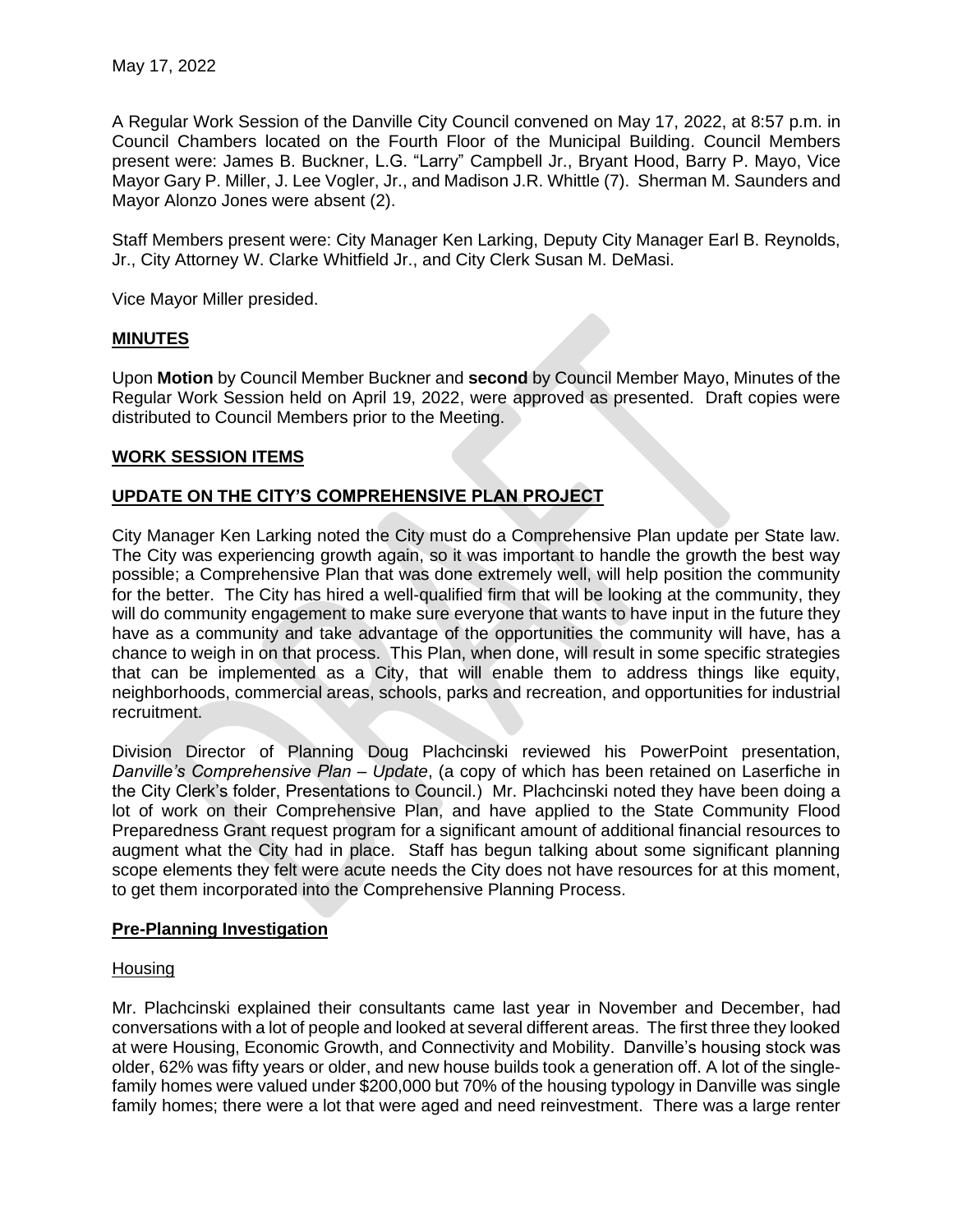population, about 48%. Housing was a very acute issue right now all across the county, especially in Danville, with the 4,000 jobs that were announced. There were no houses for sale, no apartments for rent; for these new jobs, there had to be places for workers to live. The Comprehensive Plan wants to make sure the City creates complete neighborhoods. They don't want the problems of past neighborhoods, of fragmentation, isolation, and lack of pedestrian activity. They want to make sure they have public spaces, connectivity, and that they feel like a neighborhood.

### Economic Growth

The City definitely has some concentrated job sectors; food service, healthcare, and manufacturing make up the top three economic sectors, followed by government. The City has some large employers, but was not necessarily diverse; that will change with some of the new jobs that have been announced. The City has a highly diverse work force, and relatively stable retail activity. The household buying power in Danville has grown faster than the consumer price index. That means ultimately that incomes were going up which was one of the overall goals they were looking at.

### Connectivity and Mobility

Mr. Plachcinski noted they recognize the on-demand bus services have decreased the demand for route services, and there were opportunities to increase transit infrastructure like bus stops, routes and wayfinding. There were lots of poor sidewalk connectivity, and for the lower economic households, low personal vehicle access; people that were already struggling to find housing were generally not able to provide reliable transportation.

The team also looked at Community Health, Sustainability and Resilience, and Neighborhood Parks and Land Use. Staff understands that Danville has lower than average life expectancy rates city wide, but was also concentrated in some parts of the community. There were some economic and access barriers to healthcare; a lot of the population only uses healthcare when symptoms force visiting a doctor or the ER. Sustainability and Resilience, staff was aware that there were increasing temperature fluctuations, with drought that adversely affects the infrastructure. Understanding climate change, what events were doing and how they affect the City was important.

Some of the findings under Neighborhood Parks and Land Use included the missing middle and starter housing; there was a gap at the lower end of housing and for the transition to move up a housing ladder; the middle rungs were missing. The commercial corridors don't always have the best access; the pre-planning team felt that the river often functions as a barrier that other than the Riverwalk was not very accessible. There was not a lot of engagement with the river, there were not specific developments facing it other than a few of the newer ones. Staff knows that was changing with developments like the White Mill and the Riverfront Park, but it was not there yet, and it was a real opportunity; also, increasing neighborhood walkability.

#### Plan It Danville Community Engagement Plan

Mr. Plachcinski noted during the pre-planning study, they discussed what could they build out that would be an engagement plan, not for just this plan, but to help organize their neighborhoods, citizens, get good comments to the City about how they can help the citizens, not just for the planning process, but also going forward; to help empower and build capacity for the next generations of leaders. The team suggested a five-prong process: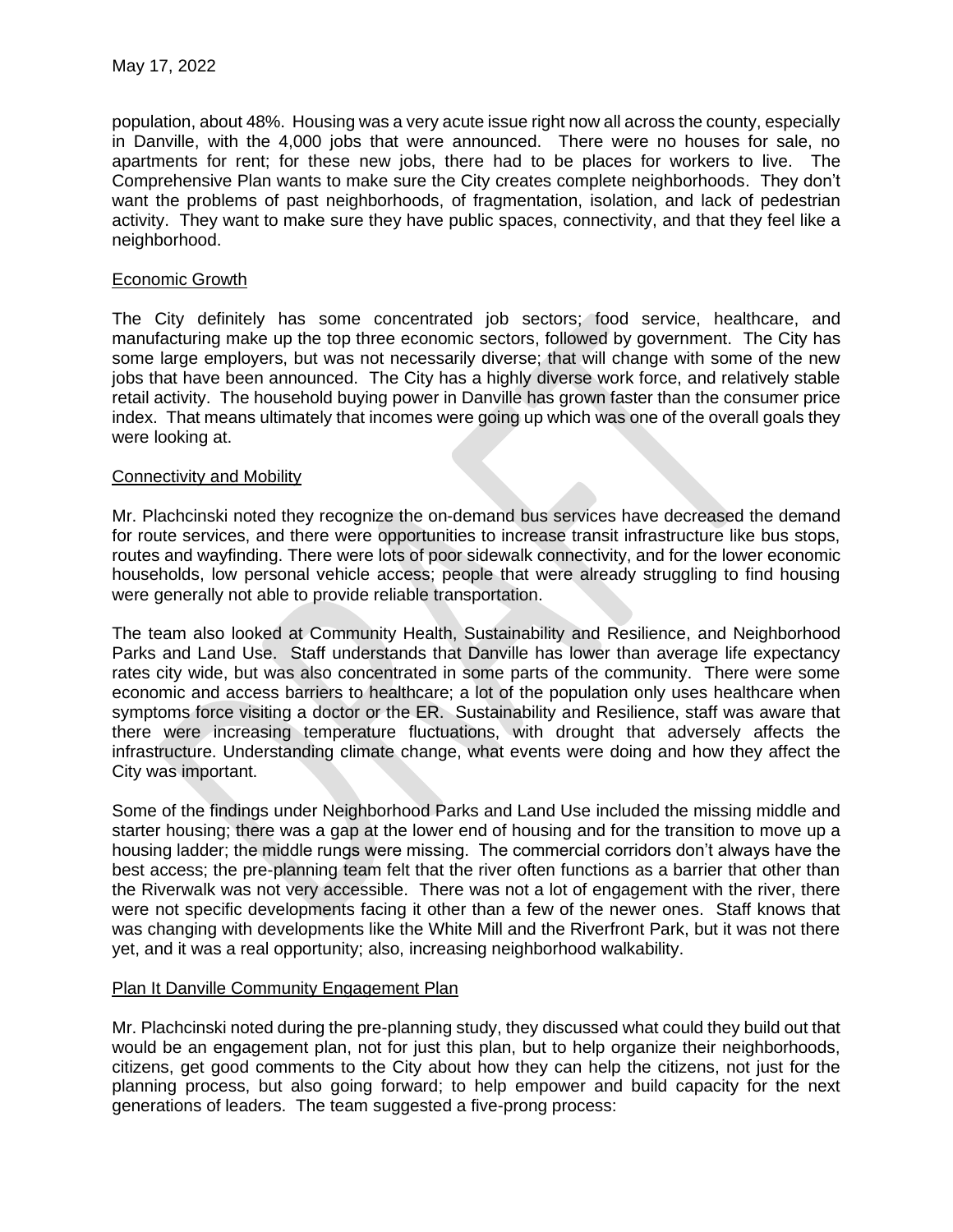1. Define It – understanding the context of the community, who and what they were, how they got to be.

2. Dream It – using creativity with the involvement to come up with new solutions; thinking outside the box.

3. Design It – think about very specific things, have hands on opportunities for people to describe how they see Danville looking in the future.

4. Detail It – decide who would be responsible for the different objectives; the City will need to make sure they focus on the parts they can lead, but there were a lot of teammates in the community they need to partner with and continue those partnerships going forward.

5. Do It – implement all the ideas into an action plan so that the City was strategic going forward.

The next part of the Engagement Plan was to get the functioning people together to implement it. Ground Control will be the people from the community that hear the feedback and comments that were collected. There will be Community Boosters who will be paid organizers from the neighborhood, that will develop capacity. The last group of people will be the Technicians, the city staff, other key stakeholders and institutional partners to provide feedback and resources so they can get a successful implementation. The Engagement Plan will have at least 120 meetings led by community boosters, and 20 events tabled at other local activities such as Festival in the Park, Brewfest, the Community Market, and National Night Out. They were proposing an engagement vehicle to help move the equipment around. There will be five community wide events that will wrap up each of those steps with the last being a celebration of the process.

Mr. Plachcinski noted in addition to the funds that the City has earmarked for the process, there was an opportunity through the Virginia Community Flood Preparedness Fund to develop sustainability and resiliency plans, and develop capacity at the local level. Staff submitted a grant application for a total of \$1.4M; \$433,000 was the enhanced outreach program. It also requests from the state, funding for one mid-senior level technical position to work on components of the project and will include more technical analysis from the consulting team for climate change, resiliency hubs in community centers, weatherization opportunities, energy efficiency, stormwater management and stormwater discharges. Staff will know if the state will fund that, the first week in June. Staff worked with the state to prepare the grant application, they went to them specifically to ask what they could put in the grant to make the state want to fund it. They were told the state needed to fund communities that were west of I95, because flooding happens more there than it does in coastal areas, and told them to put items in their request.

Dr. Miller noted the grant was for flood community preparedness, but some of the things that Mr. Plachcinski mentioned did not have to do with flooding, can this money be used for those other items and Mr. Plachcinski noted it would be bundled in with the other resources. Mr. Larking explained it would be an opportunity to take advantage of a grant that would help the City enhance their effort for community engagement in the already planned comprehensive planning process.

Mr. Plachcinski explained some specific elements staff wanted to make sure were included in the Comprehensive Plan was an Almagro area plan for the neighborhood; there has been a lot of concern and they want to engage that neighborhood specifically. There was low home ownership, infrastructure issues, and lack of community connection with those outside the community. The Westover Hills has a lot of area with access to utilities; it was not slated for denser development,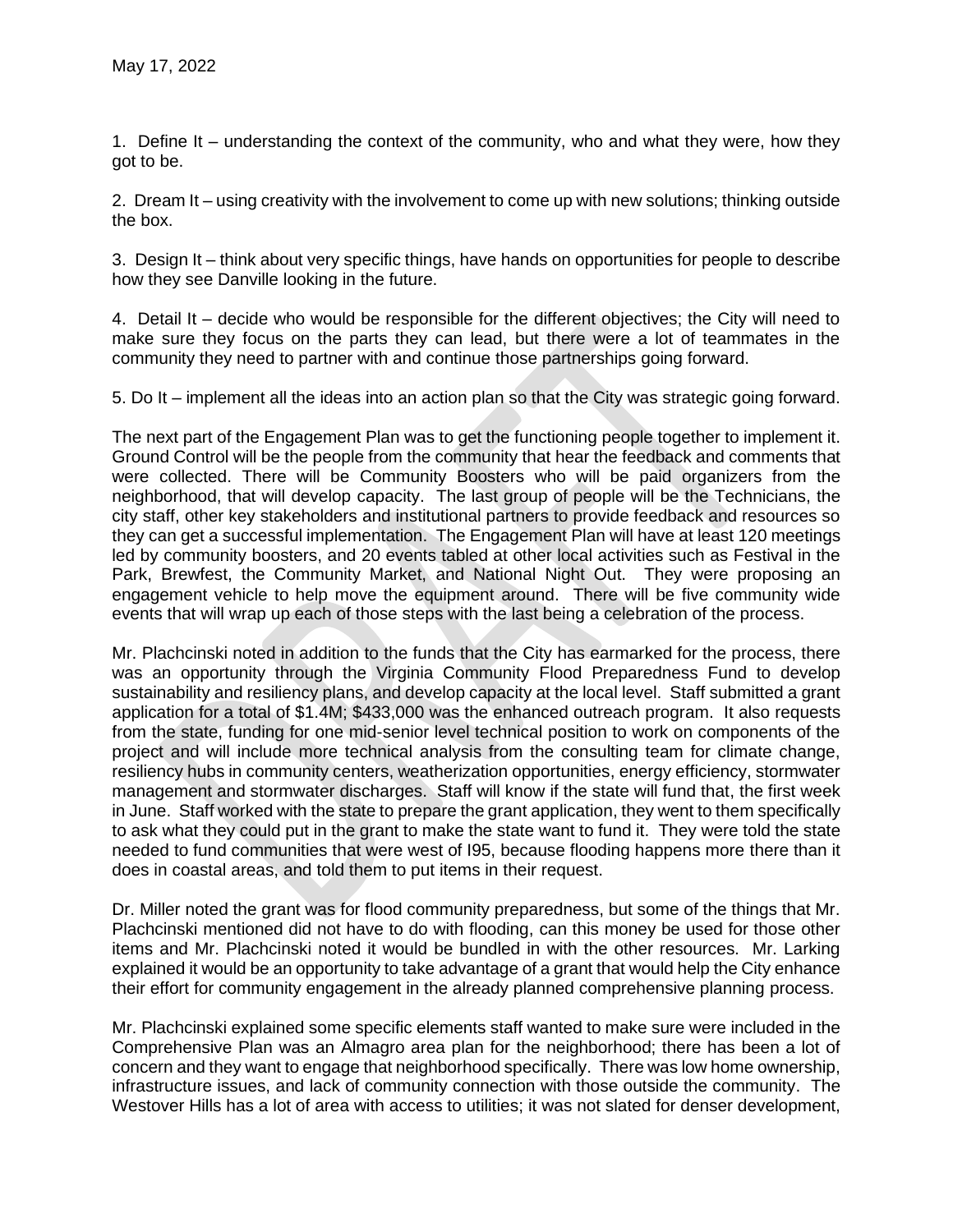and staff wants to take a look at what was going on in the west side of town. If the Megasite at Berry Hills goes, the properties on the west side of Danville were going to be looked at for potential development. Economic Development communicated during the scoping process to really take a good look at the City, and trying to identify the next opportunities for industrial parks and development inside the City. They were running out of space for some of those things, there were only certain points where there was utility access and capacity for certain kinds of industrial users, so they want to get a good understanding of where those were, and plan and zone for them in the future.

Mr. Plachcinski stated the Next Steps, where they were at, depends on whether the City gets the grant award, which he was very optimistic about; they will incorporate the grant required components into the final scope of the project, work out a consulting agreement and move forward with the consulting team. If the City does not get the grant or gets part of the grant, they will look at all their scoping items and figure out where they can reduce their efforts, match their budget, and potentially look for other funding resources.

Dr. Miller questioned if staff could do a traffic study on the river, he crosses that river several times a day and hardly ever sees a boat on the river between the dam and Union dam. He would like a study to see how much it was used, and Mr. Plachcinski noted he would talk to staff. Dr. Miller stated and maybe from the YMCA to past Dan Daniel. Dr. Miller noted there were some neighborhoods near the airport, when they were annexed, they did not receive curbs and sidewalks either and that needed to be looked at. Council Members noted they were glad to see the Plan happening, and was something the City needed.

Mr. Larking explained in the plan for Next Steps, staff believes the public engagement will start in August.

# **APPOINTMENTS**

Vice Mayor Miller noted the Committee on Appointments met earlier this evening and made the following recommendations:

| <b>Airport Commission:</b>                      | Reappoint:             | <b>Fred Shanks</b><br>Michael Duncan<br>Eugene Jackson    |
|-------------------------------------------------|------------------------|-----------------------------------------------------------|
| Dan River Business Development Center           | Reappoint:             | <b>Bryant Hood</b>                                        |
| Danville Community College Board:               | Appoint:               | <b>Ernestine Payne</b>                                    |
| Danville Community Policy & Management Team:    | Reappoint:<br>Appoint: | <b>Tammy Warren</b><br>Jerome Holman                      |
| Danville Development Center                     | Reappoint:             | <b>Bryant Hood</b>                                        |
| Danville Pittsylvania Community Services Board: | Reappoint:<br>Appoint: | Mike Mondul<br>Lori Eanes-Brooks and<br>Adrian Watlington |
| Danville Utility Commission:                    | Reappoint:<br>Appoint: | Shelia Williamson-Branch<br>Mary Williamson               |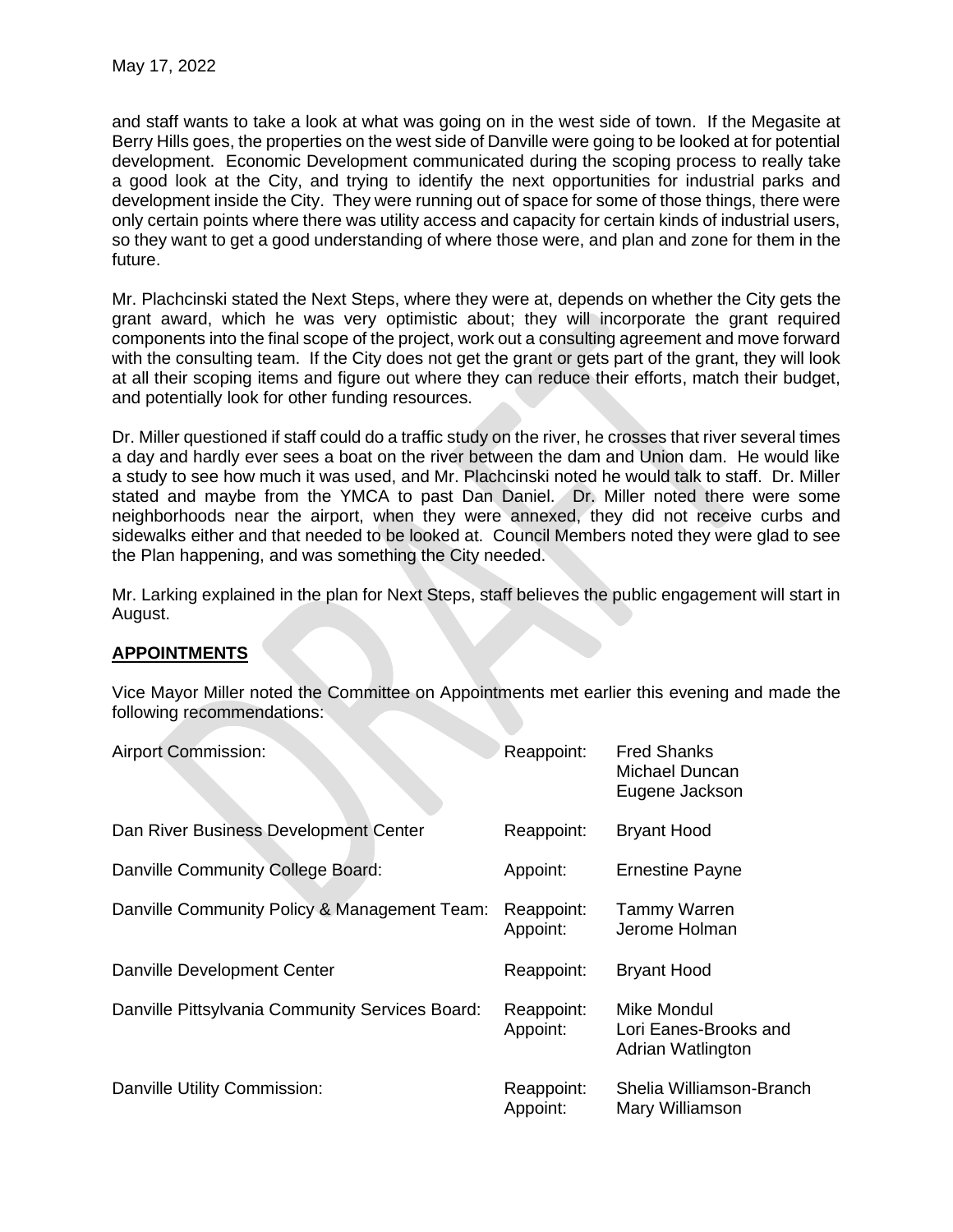| Metropolitan Planning Organization                      | Appoint:               | <b>Gary Miller</b>                                   |
|---------------------------------------------------------|------------------------|------------------------------------------------------|
| Social Services Advisory Board                          | Reappoint:<br>Appoint: | <b>Qonell Totten and Venee Mayo</b><br>Andrea Burney |
| <b>Transportation Advisory Board</b>                    | Reappoint:<br>Appoint: | Anna Kautzman<br><b>Christopher Franks</b>           |
| <b>WPPDC-Technical Advisory Rural</b><br>Transportation | Reappoint:             | Ken Gillie and Chris Franks                          |
| West Piedmont Planning District<br>Commission:          | Appoint:               | <b>Gary Miller</b>                                   |

## **PROGRAM UPDATES**

Vice Mayor Miller questioned having the hospital administrator, Mr. Larson, come before Council, and Mr. Larking noted he will check the last time Mr. Larson appeared and get back to Council.

### **ECONOMIC DEVELOPMENT UPDATE**

Director of Economic Development Corrie Bobe noted Mr. Larking had sent out an email related to the programs and resources their office has provided to Small Women and Minority Owned Businesses, and items that have been implemented over the past year. Ms. Bobe handed out a document to Council outlining these items, and stated she was there to answer any questions.

Mr. Larking noted in his email, he reiterated the process the City went through with Caesars to create the Development Agreement, what was agreed to and what steps the City has taken to position themselves to invest the resources they stand to receive from the Development Agreement, what they have already received and will receive. It outlines that very specifically and lays the groundwork for where they stand with them; there were expectations for them to do certain things, to enhance the effort of making sure there was a strong minority participation not only in employment but in contracts and other aspects of the construction and the operation of the casino. The report did describe equity issues that need to be addressed; they were very concerned they address the needs of the entire community, that the City listen to their needs and make sure they were putting into action things that will enhance their quality of life and their economic opportunities.

Mr. Whittle noted Council Member Saunders had commented on this, that it was extremely important that citizens needed all their permitting, insurance, bonds, etc.; he himself cannot let anyone on his job sites that was not a Class A contractor. If there was a disconnect there, that's what they will need to look at. Ms. Bobe noted that was one of the programs outlined in the document; they were working in partnership with Danville Community College, Danville Public Schools, the Virginia Technical Institute, Averett and the Institute, to ensure that they have a pipeline of credentialed, licensed contractors moving forward with HVAC, Electrical and Plumbing. Also, having that business component so not only do they receive the technical, hands-on training and the certifications, but they also get background knowledge that when they open their own business, they know how to run the business appropriately. Ms. Bobe noted outside technical and workforce training, what was outlined in her handout was that financial literacy was a key component to a lot of programs. When they partnered with the Black Business Collaborative, they sponsored a six-week boot camp in partnership with them and provided a book to all the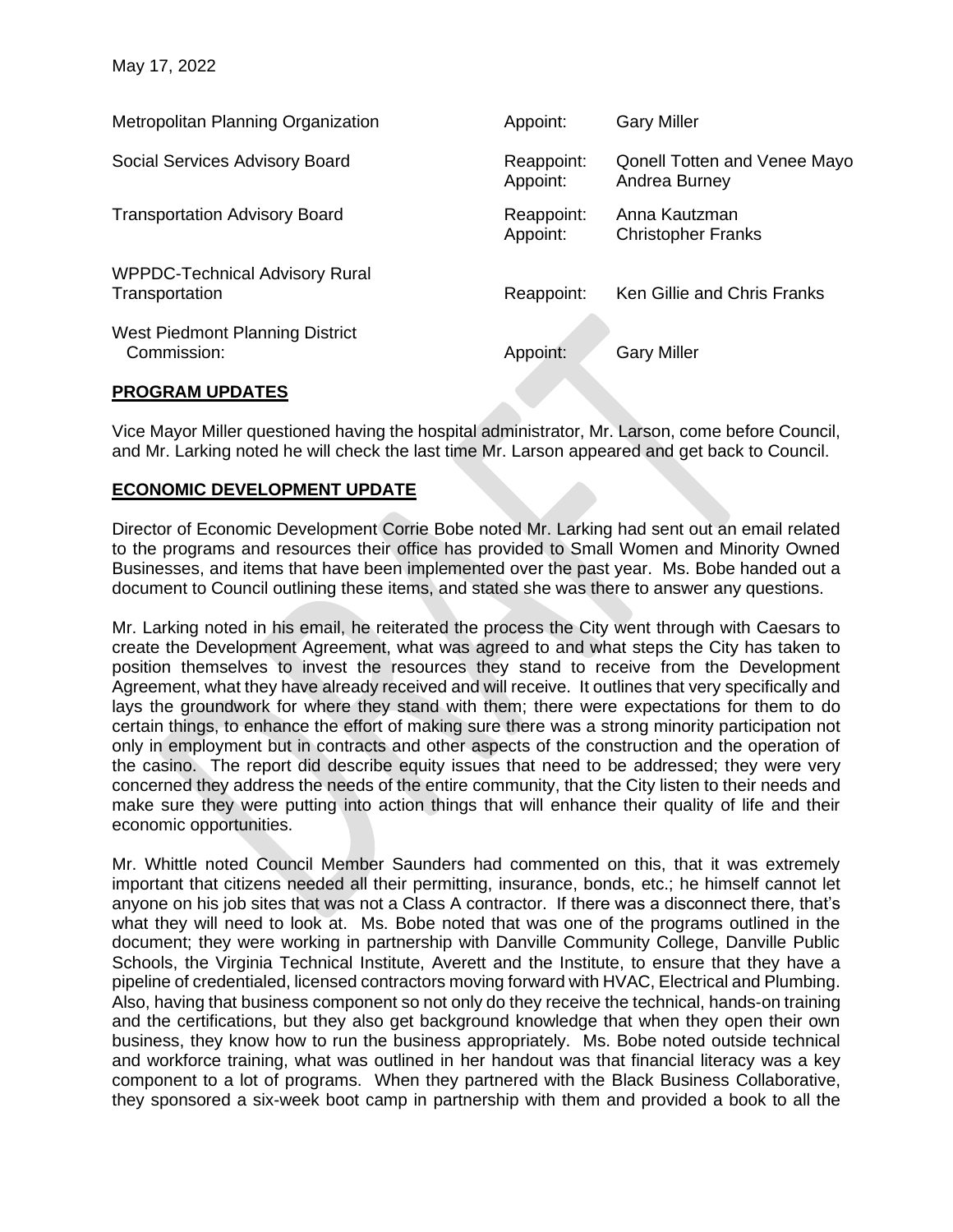participants that graduated called *The Money Cycle, a Personal Journey to Financial Freedom*. In addition, they partnered with Danville Community College with the Small Business Development Center to provide, at the request of a local business, a multi-week financial literacy program offered free of charge to those employees within that facility. A key component to the mission of their office was not only creating jobs with higher wages but it was also providing access and opportunity in education to ensure that people understand the financial implications of the decisions they were making.

Ms. Bobe noted they were hosting a number of procurement fairs in conjunction with their regional partners, and that will include Black Business Collaborative as well as the Danville Pittsylvania County Chamber, the County, the City, and their private sector partners. These were not just opportunities for construction but for landscaping, food vendors, supplying and providing support. It outlines some of the financial programs including one Council passed at the end of last year, which was changing the Enterprise Zone program, where they reduced the wage thresholds for SWaM certified businesses so they can access job creation grants more easily annually, and technical support. One of their hopes when they move their office was to add an incubator specific to SWaM businesses so they can offer inhouse technical support in connection with their regional partners. The last item was streamlining processes. To apply for a business license in the City, an individual has to go through multiple steps in multiple locations. They were working in partnership with Community Development, IT and the Commissioner of Revenue's office to find some way to streamline it so there may be just one step, one location for that person to go to in order to get their business license.

Ms. Bobe stated they received a notification from the EPA this past week and will work with Arnold Hendrix to get a formal press release out, that the City was awarded another Brownfields Assessment Grant of \$500,000 from the EPA. These were resources that went into the blighted properties in the Brownfields throughout the community.

# **COMMUNICATIONS**

Vice Mayor Miller noted they have received a lot of criticism about things the City should be doing with the youth, but the City was already doing those things; the City was not getting the word out to the public. Was there some way to get the word out better and Mr. Larking noted the City uses River City TV, and Arnold Hendrix through the website puts out press releases. Mr. Hendrix noted they need to find out where the citizens were getting their information from, they were not using any of the channels the City uses.

# **CLOSED MEETING**

At 9:50 p.m., Council Member Vogler **moved** that this meeting of the City Council of the City of Danville, Virginia be recessed, and that Council immediately reconvene in a Closed Meeting for the following purposes: Discussion or consideration of the acquisition and/or disposition of real property for a public purpose where discussion in an open meeting would adversely impact the bargaining position of the City as Permitted by Subsection (A)(3) of Section 2.2-3711 of the Code of Virginia, 1950, as amended and more specifically, discussion regarding the sale and/or potential purchase of a specific parcel of property for use by prospective industrial, commercial and mixed use projects looking to locate to the City, and an Economic Development discussion and update concerning prospective business or industry where no previous announcement has been made and/or the expansion of an existing business or industry where no previous announcement has been made as permitted by Subsection (A)(5) of Section 2.2-3711 of the Code of Virginia, 1950, as amended and more specifically to consider: an update on multiple